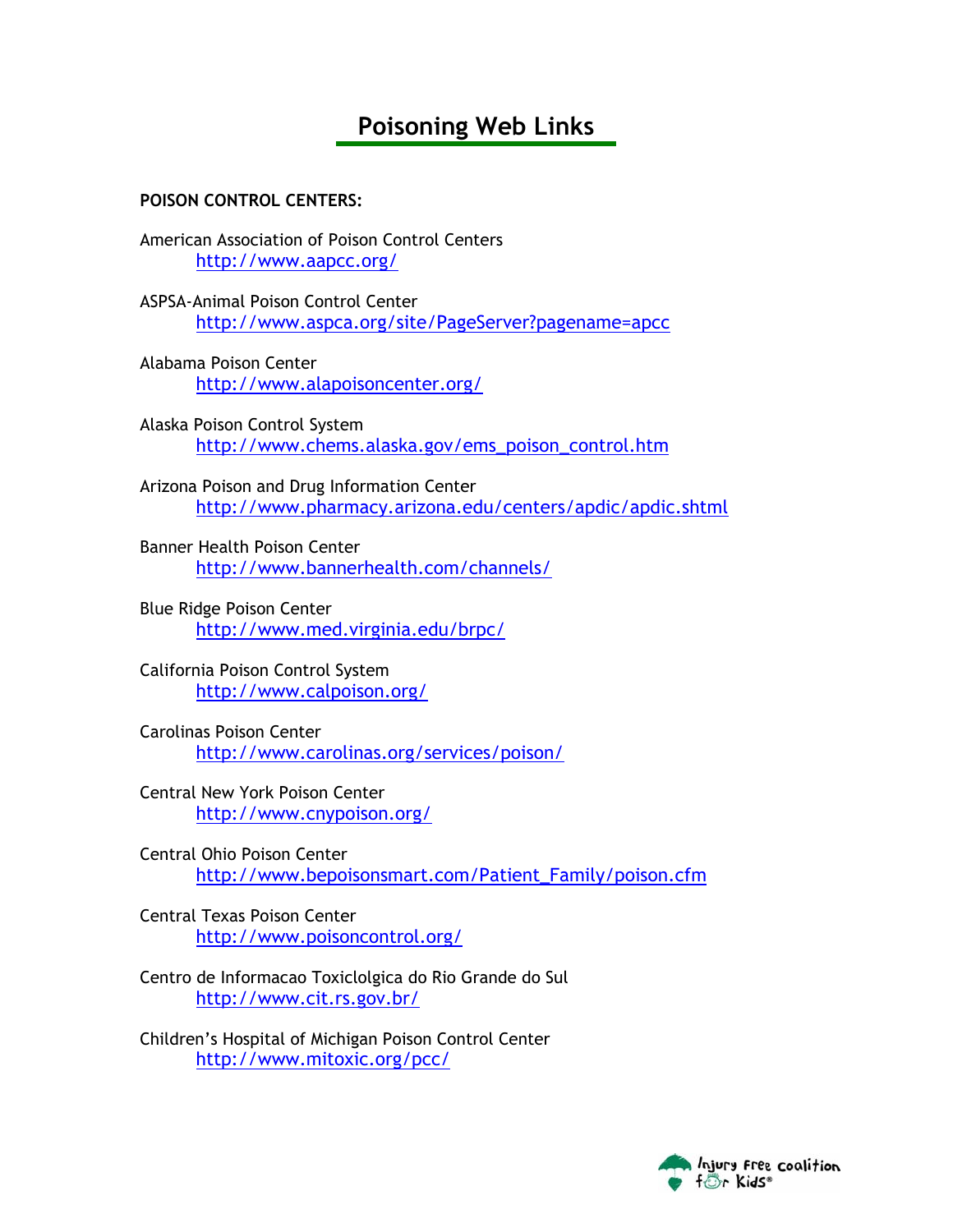Children's Hospital of Wisconson Poison Control Center

http://www.chw.org/Templates/PPF/ParentID/172/NID/172/PageID/62 9/General.asp

Cincinnati Drug and Poison Information Center http://www.cincinnatichildrens.org/svc/prog/dpic/default.htm

Connecticut Poison Control Center http://poisoncontrol.uchc.edu/

DeVos Children's Hospital Regional Poison Center http://www.spectrum-health.org/

Finger Lakes Regional Poison Center http://www.stronghealth.com/services/poison/

Florida Poison Information Center-Jacksonville http://www.fpicn.org/

Florida Poison Information Center-Miami http://www.fpicn.org/

Florida Poison Information Center-Tampa http://www.fpicn.org/

Georgia Poison Center http://www.georgiapoisoncenter.org/

Hennepin Regional Poison Center http://www.mnpoison.org/

Hudson Valley Poison Education Center http://www.poisoneducation.org/

Illinois Poison Center http://www.mchc.org/ipc/

Indiana Poison Center http://www.clarian.org/clinical/poisoncontrol/

Iowa Statewide Poison Control Center http://www.iowapoison.org/

Kentucky Regional Poison Center http://www.krpc.com/

Louisiana Drug and Poison Information Center http://www.lapcc.org/

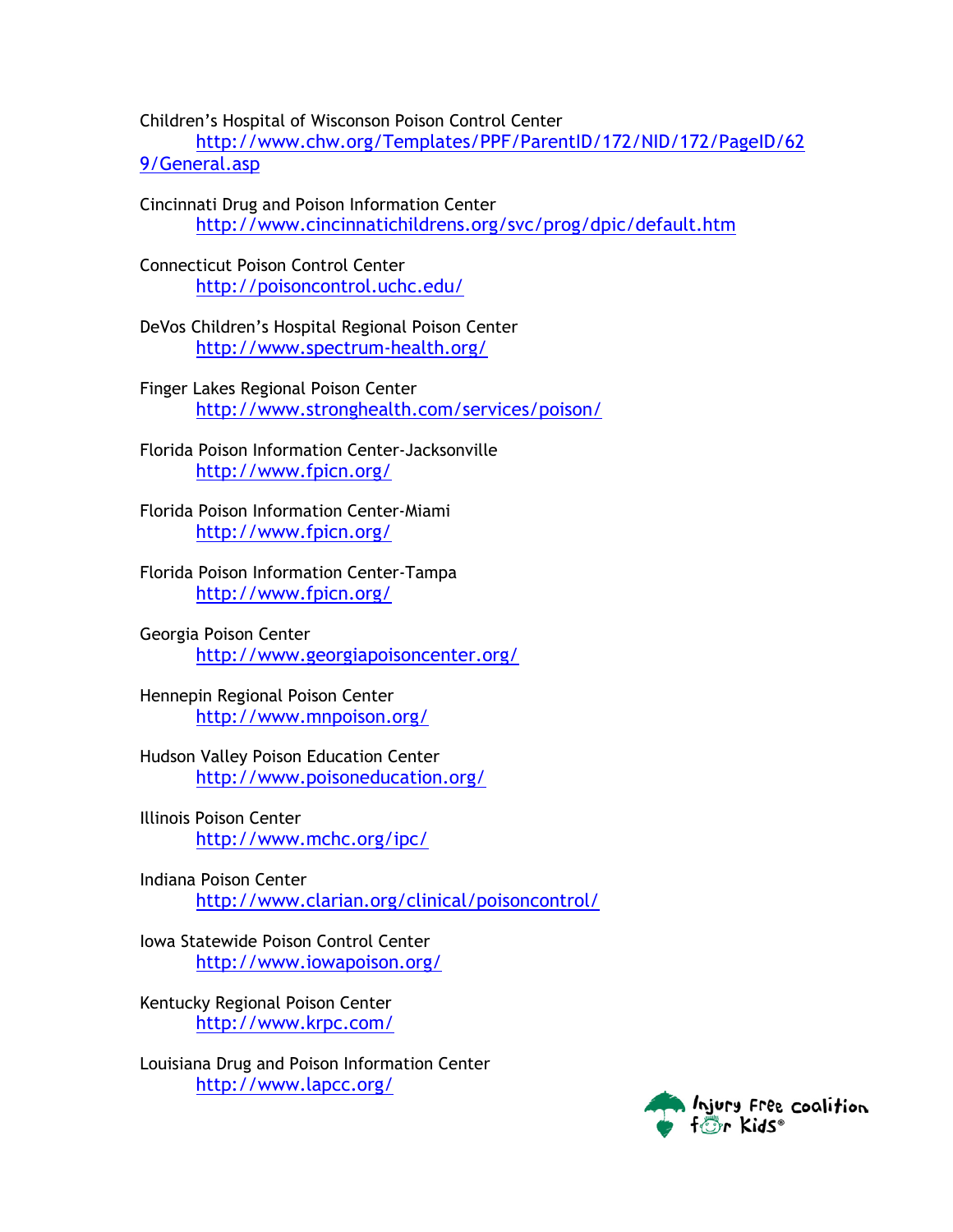Long Island Regional Poison and Drug Information Center http://www.lirpdic.org/

- Maryland Poison Center http://www.pharmacy.umaryland.edu/~mpc/
- Middle Tennessee Poison Center http://www.toxicology.mc.vanderbilt.edu/Poison
- National Capital Poison Center http://www.poison.org/

National Poisons Centre http://healthsci.otago.ac.nz/division/medicine/dnschmed/preventivem ed/units/npc.html

New Hampshire Poison Information Center http://www.hitchcock.org/

New Jersey Poison Information and Education System http://njpies.org/

New Mexico Poison and Drug Information Center http://hsc.unm.edu/pharmacy/poison/

North Texas Poison Center http://www.poisoncontrol.org/

Oklahoma Poison Control Center http://www.oklahomapoison.org/

Ontario Regional Poison Control Center http://www.sickkids.on.ca/

- Oregon Poison Center http://www.oregonpoison.org/
- Palmetto Poison Center http://www.pharm.sc.edu/pps/pps.htm

Penn State Poison Center http://www.hmc.psu.edu/poisoncenter/

Pittsburgh Poison Center http://www.chp.edu/clinical/03a\_poison.php

Regional Center for Poison Control and Prevention Serving Massachusetts and Rhode Island

http://www.maripoisoncenter.com/

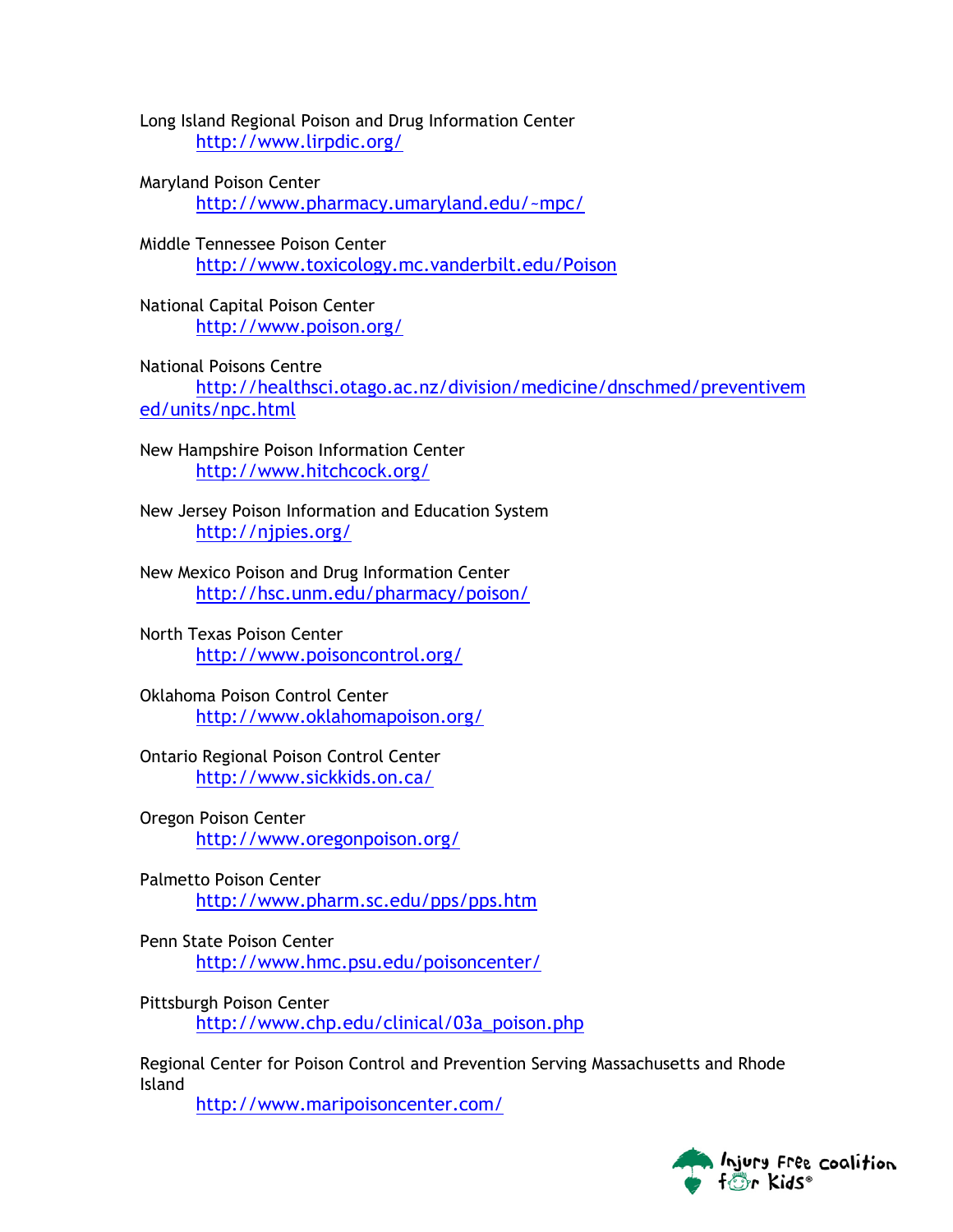San Jorge Children's Hospital Poison Center http://home.coqui.net/toxicos/

The Poison Center-Omaha http://www.poison-center.com/

The Poison Control Center- Philadelphia http://www.chop.edu/consumer/jsp/division/generic.jsp?id=70962

PROSAR International Poison Control Center http://www.prosarcorp.com/

Regional Poison Control Center-Birmingham http://www.chsys.org/default.asp?ID=2

Rocky Mountain Poison and Drug Center http://www.rmpdc.org/

South Texas Poison Center http://www.uthscsa.edu/surgery/poisoncenter/

Southeast Texas Poison Center http://www.utmb.edu/setpc/

Texas Poison Center Network http://www.poisoncontrol.org/

Texas Department of Health http://www.tdh.state.tx.us/epidemiology/

Texas Panhandle Poison Center http://www.panhandlepoison.org/

University of Wisconsin Hospital and Clinics Poison Control Center http://www.uwhospital.org/shells/level2/s-poison.htm

Virginia Poison Center http://www.vcu.edu/mcved/

West Texas Regional Poison Center http://www.poisoncenter.org/

West Virginia Poison Center http://www.wvpoisoncenter.org/

Western New York Poison Center http://www.chob.edu/poison/

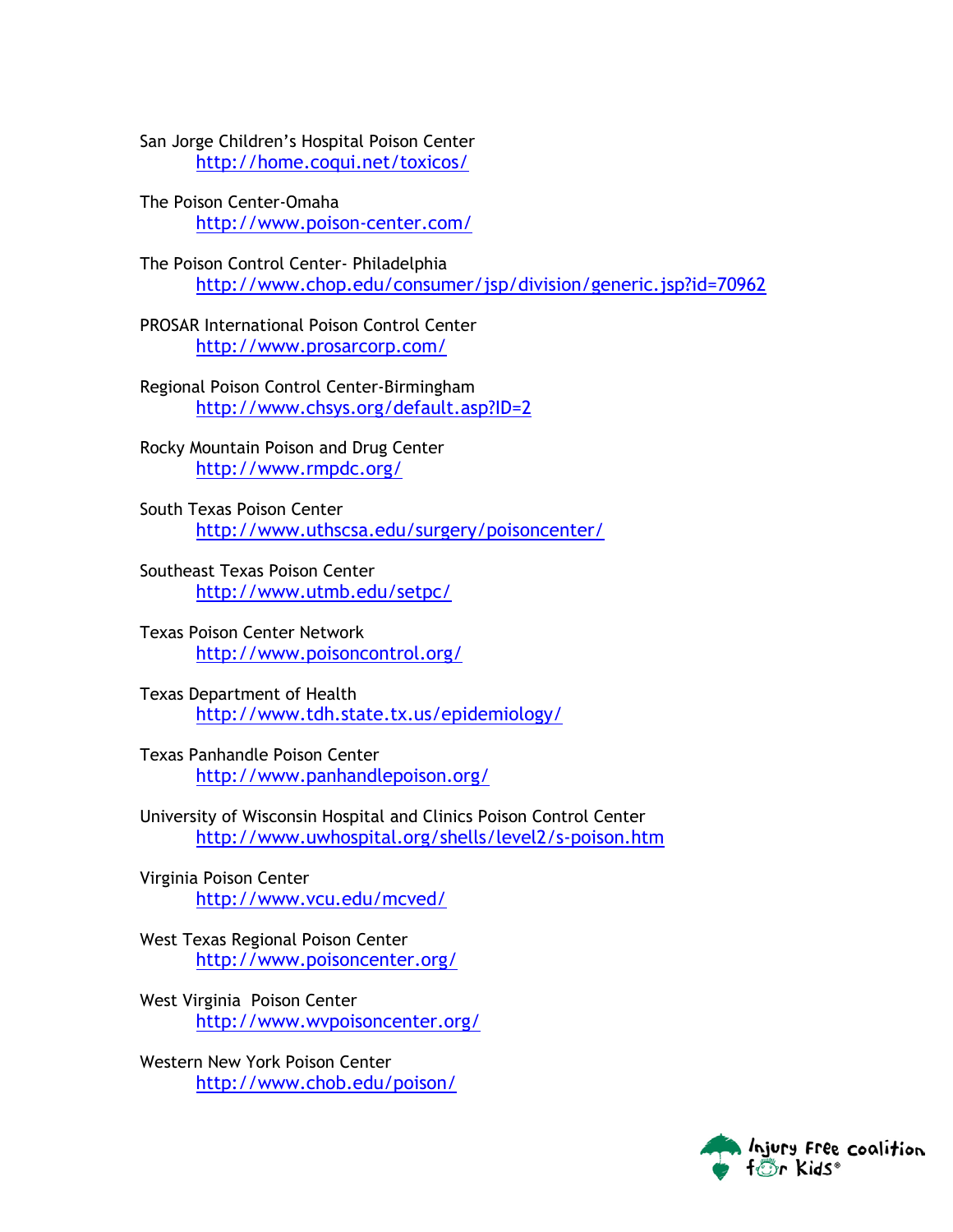#### **OTHER POISON LINKS:**

Agency for Toxic Substances and Disease Registry http://www.atsdr.cdc.gov/

Alternative Medicine Home Page http://www.pitt.edu/~cbw/altm.html

American Council for Drug Education http://www.acde.org/

American Academy of Pediatrics National Poison Prevention Week http://www.aap.org/family/poisonwk.htm

Centers for Disease Control and Prevention spotlight on National Poison Prevention Week

http://www.cdc.gov/ncipc/dacrrdp/spotlite/poi2.htm

Children's Health Environmental Coalition http://www.checnet.org/

Clinical Pharmacology Online Drug Database http://www.cponline.gsm.com/

Food and Drug Administration http://www.fda.gov/

Learn About Chemicals Around Your House http://www.epa.gov/kidshometour/

## Medline Plus

http://www.medlineplus.gov/

MSDS Search http://www.msdssearch.com/

National Clearinghouse for Alcohol and Drug Information http://www.health.org/

National Center for Complementary and Alternative Medicine http://nccam.nih.gov/

National Inhalant Prevention Coalition http://www.inhalants.org/

National Institute on Drug Abuse http://www.nida.nih.gov/